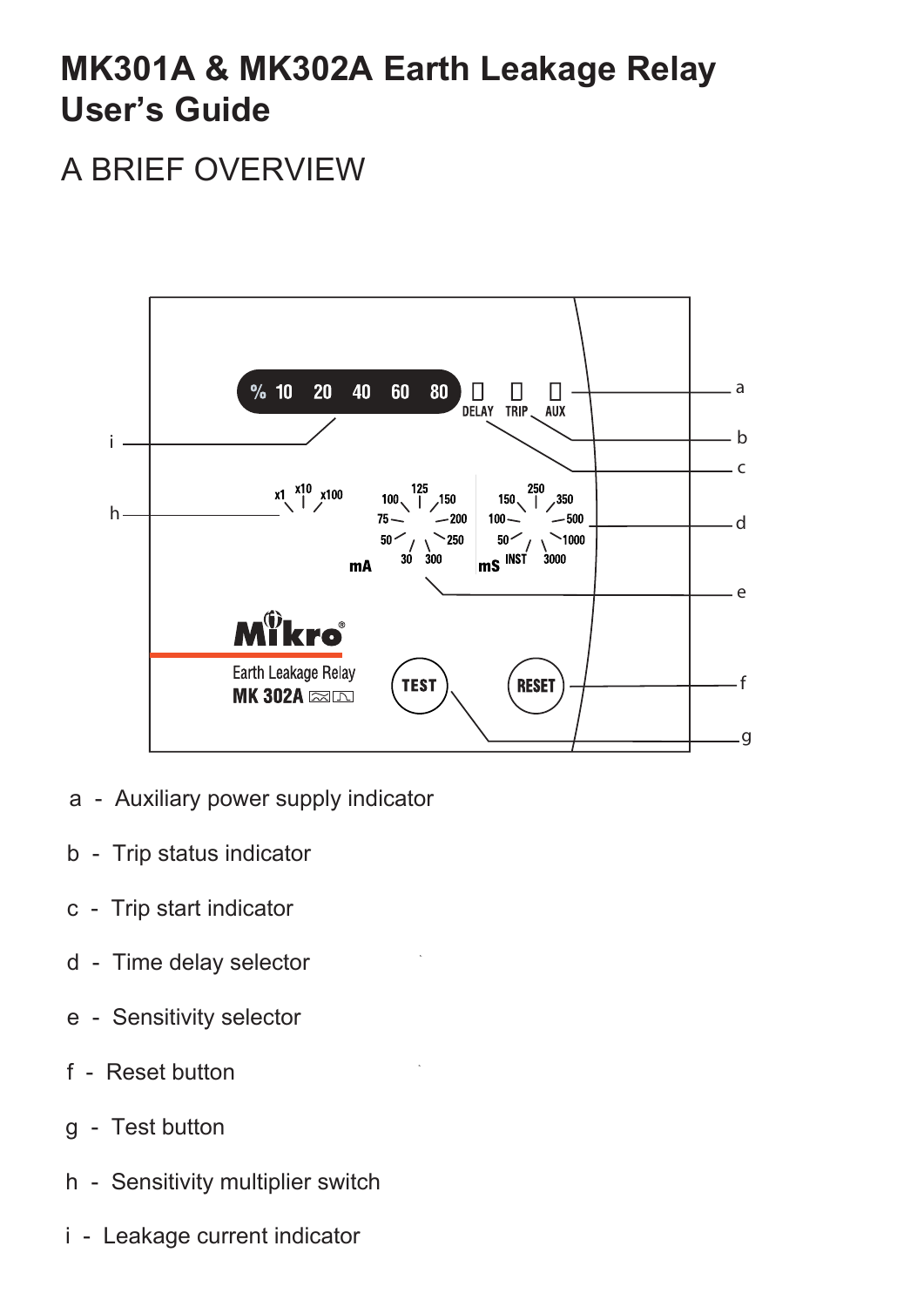# TECHNICAL DATA

# 1. Light Indicators

The light indicators display the status of the system.

#### i) Status indicators

| Indicator  |      |              |                                          |
|------------|------|--------------|------------------------------------------|
| <b>AUX</b> | TRIP | <b>DELAY</b> | <b>Status</b>                            |
| Off        | Off  | Off          | No auxiliary power supply                |
| On         | Off  | Off          | System normal, no tripping               |
| On         | Off  | On           | Trip start, time delay countdown started |
| On         | On   | Off          | Earth leakage tripped                    |
| On)        | On   | <b>Blink</b> | <b>ZCT</b> not connected                 |

#### ii) Leakage indicators\*

The earth leakage indicators indicate the amount of leakage current detected and are expressed as percentage of the set current.

- $\odot$  10% leakage current  $\ge$  10% of set current
- $\odot$  20% leakage current  $\geq$  20% of set current
- $\odot$  40% leakage current  $\geq$  40% of set current
- $\odot$  60% leakage current  $\geq$  60% of set current
- $\odot$  80% leakage current  $\geq$  80% of set current

# 2. Sensitivity Adjustment

The MK301A/MK302A features 2 rotary selector switches for sensitivity  $(l_{\Delta n})$  setting:

- (i) 9 position sensitivity selector(e) offer setting range of 30mA, 50mA, 75mA, 100mA, 125mA, 150mA, 200mA, 250mA and 300mA.
- (ii) 3 position sensitivity multiplier selector (h) switch offer selection of 1x, 10x and 100x.

# 3. Tripping Delay Time Adjustment

- The 9 position time delay selector ( d ) provides additional delay for fault discrimination.
- Selectable delays are: Instantaneous (no delay), 50ms, 100ms, 150ms, 250ms, 350ms, 500ms, 1s and 3s.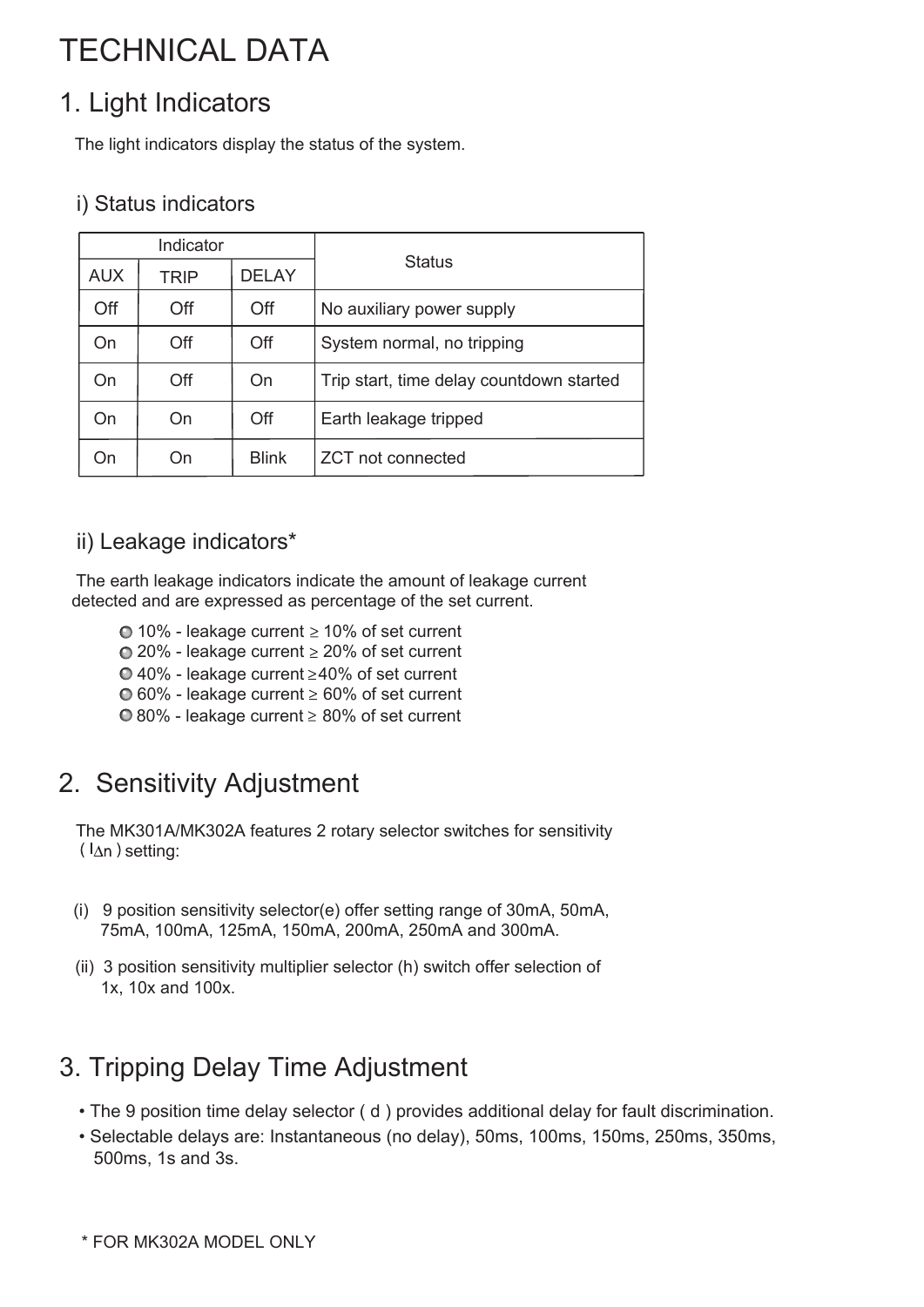## 4. Push Button

#### Reset Button

- The reset button is for resetting the light indicator and the latching trip contact after a trip has occured.
- To reset, press the reset button once.

#### Test Button

• Press the test button to simulate an earth leakage trip condition.

# 5. Remote Control Input\*

#### Remote Test Input

• This digital input is similiar to the TEST push-button. To remotely test the relay, make a connection between terminals 11 and 13 of the relay

#### Remote Reset Input

• This digital input is to remotely reset the relay when tripped. To reset the relay, make a connection between terminals 12 and 13 of the relay.

# 6. Output Contact

#### Trip Contact

• This is a latching type contact. It operates when tripped.

#### Safety Contact \*

• Contact energized when supply is connected and the relay is functioning normally.

## 7. Settings

| Sensitivity adjustment | $: 0.03 A$ to 30 A  |
|------------------------|---------------------|
| Delay time adjustment  | $:0$ sec to 3.0 sec |

### 8. Contacts

| Contact arrangement                             | :1 x latching type with manual reset          |
|-------------------------------------------------|-----------------------------------------------|
|                                                 | :1 x safety contact*                          |
|                                                 | : NC and NO contacts available                |
| Contact rating                                  | :5A, 250VAC (cos $\varphi$ =1) contact rating |
| Contact material                                | :Silver alloy                                 |
| Expected electrical life                        | :100,000 operations at rated current          |
| Expected mechanical life : 5 million operations |                                               |

### 9. Inputs

| Remote Test/Reset Inputs*: N.O. dry input |                   |
|-------------------------------------------|-------------------|
| Auxiliary supply                          |                   |
| MK301A-240A                               | :198~265 VAC      |
| MK302A-240A                               |                   |
| MK301A-110A                               | :90~120 VAC       |
| MK302A-110A                               |                   |
| Rated frequency                           | :50 or 60 Hz      |
| VA rating                                 | :3VA typical      |
| Setting accuracy                          | $-15\%$ to $+0\%$ |
| Timing accuracy                           | :±5%              |
|                                           |                   |

\* FOR MK302A MODEL ONLY